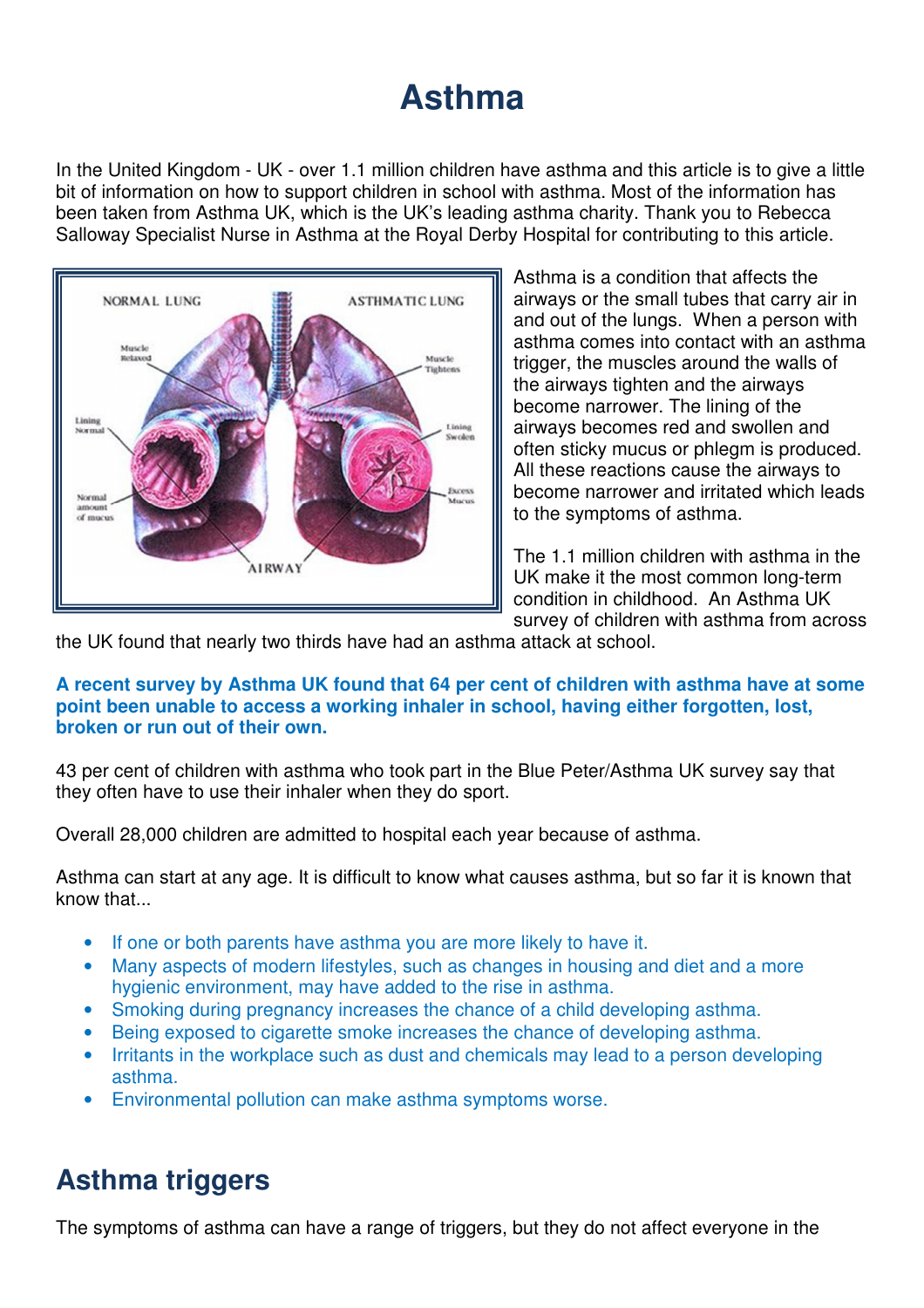same way.

#### **Triggers include...**

- **Airway and chest infections** Upper respiratory infections, which affect the upper airways, are often caused by cold and flu viruses and are a common trigger of asthma.
- **Allergens** Pollen, dust mites, animal fur or feathers for example, can trigger asthma.
- **Airborne irritants** Cigarette smoke, chemical fumes and atmospheric pollution may trigger asthma.
- **Medicines** The class of painkillers called non-steroidal anti-inflammatory drugs NSAIDs, including aspirin and ibuprofen, can trigger asthma for some people, although are fine for most. Children under 16 years of age should not be given aspirin.
- **Emotional factors** Asthma can be triggered by emotional factors, such as stress or laughing.
- **Foods containing sulphites** Sulphites are naturally occurring substances found in some food and drink. They are also sometimes used as a food preservative. Food and drinks high in sulphites include concentrated fruit juice, jam, prawns and many processed or pre-cooked meals. Most people with asthma do not have this trigger, but some may. Certain wines can also trigger asthma in susceptible people.
- **Weather conditions** A sudden change in temperature, cold air, windy days, poor air quality and hot, humid days are all known triggers for asthma.
- **Indoor conditions** Mould or damp, house dust mites and chemicals in carpets and flooring materials may trigger asthma.
- **Exercise** Sometimes, people with asthma find their symptoms are worse when they exercise.
- **Food allergies** Although uncommon, some people may have allergies to nuts or other food items, known as an anaphylactic reaction. If so, these can trigger severe asthma attacks.

### **The common symptoms of asthma are:**

- coughing
- shortness of breath
- wheezing
- tightness in the chest
- being unusually quiet
- difficulty speaking in full sentences
- sometimes younger children express feeling tight in the chest as a tummy ache.

### **How is asthma treated?**

There are two main types of asthma medicines called **relievers** and **preventers**, and they work in different ways. Most asthma medicines are breathed in through an inhaler. This is a very effective way of taking the medicine, as it goes straight to the lungs.

**Inhalers** can be in a spray form as in an aerosol or a dry powder form. Aerosol inhalers can be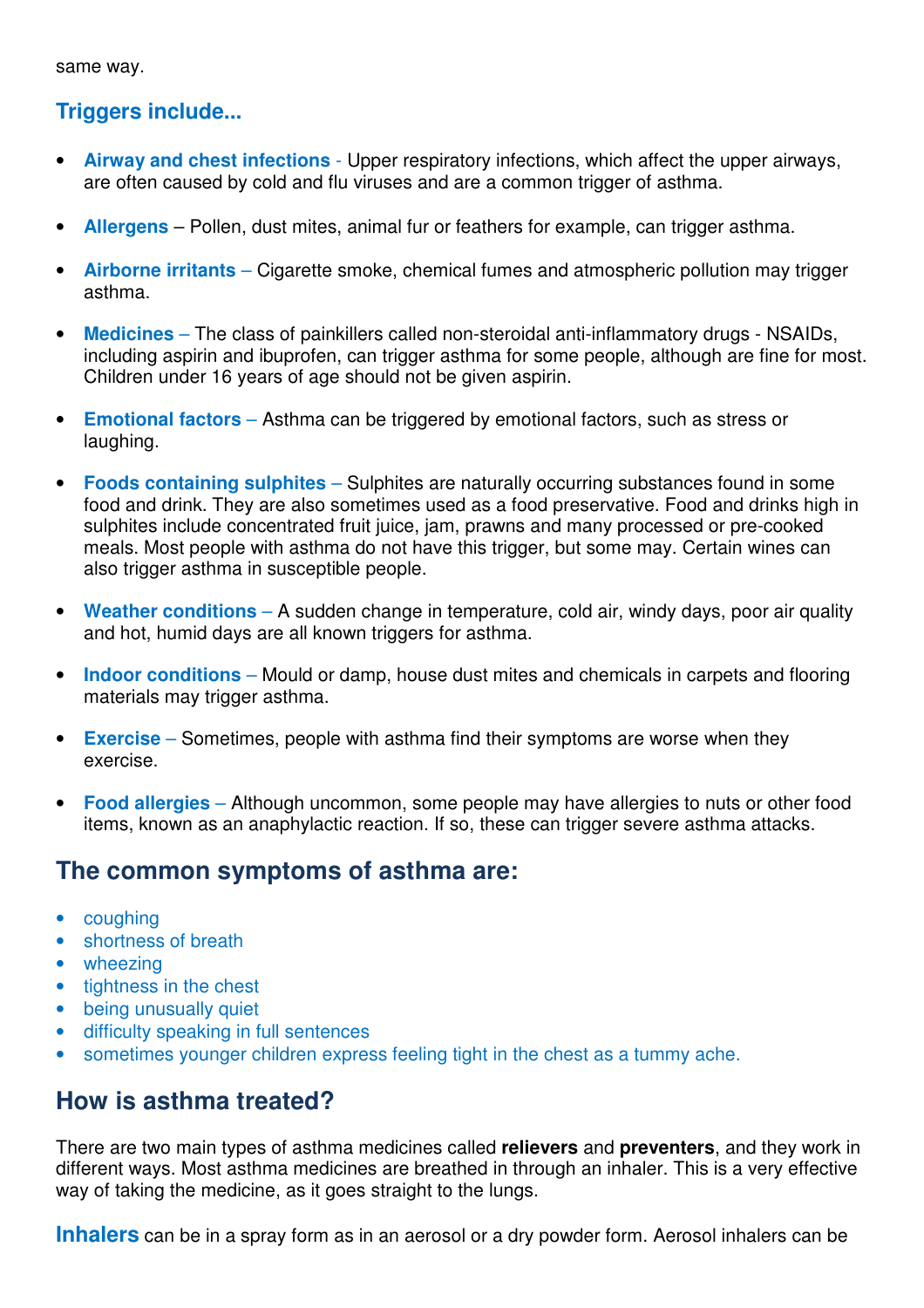taken through a device called a spacer. Spacers make it easier for the child to use an inhaler and make it more effective. Inhalers and Spacers should have the child's name on...

- Reliever inhalers help to relieve symptoms when they happen.
- Preventer inhalers help to protect the airways and reduce the chance of getting asthma symptoms.
- Other medicines that are available are long-acting reliever and preventer tablets.



**Reliever inhalers - Everyone with asthma should** have a reliever inhaler, usually Ventolin. Reliever inhalers are usually blue. Relievers are medicines that children can take immediately when asthma symptoms appear. They quickly relax the muscles surrounding the narrowed airways. This allows the airways to open wider, making it easier to breathe again...

• Relievers are essential in treating asthma attacks. Children should take a dose of reliever inhaler when they start having asthma symptoms.

• Children with asthma need to keep their reliever inhalers with them or close at hand at all times. You

may never know when they might need it. If a child is using their reliever inhaler three or more times a week, it could mean their asthma is not controlled properly and they can see their doctor or asthma nurse to review the child's asthma.



#### **Preventer inhalers**

• Preventers protect the lining of the airways. Preventer inhalers come in a variety of colours, including Flixotide which is an orange inhaler, Beclomethasone is brown and Seretide is a purple inhaler.

• They help to calm down the swelling in the airways and stop them from being so sensitive. This means that the child is less likely to react badly when she/he comes across an asthma trigger. However, not all children and young people will need a preventer inhaler.

- Preventer inhalers are usually prescribed for children and young people using their reliever inhaler three or more times a week.
- Most children or young people who need preventer medicines will receive a preventer inhaler from their doctor or asthma nurse that contains inhaled steroids. There are several kinds of inhaled steroids, but they all work in the same way.
- Preventers reduce the risk of severe attacks.
- Their protective effect builds up over a period of time, so they need to be taken every day, usually morning and evening, even if the child is feeling well.
- When a child first starts using them, it may take up to 14 days before you notice any improvement in asthma symptoms.

#### **What is a spacer?**

Spacers ensure that children, especially young children, take the whole dose of medicine that is delivered through an inhaler.

If you have a concern about a child in school with asthma then please speak to your School Nurse.